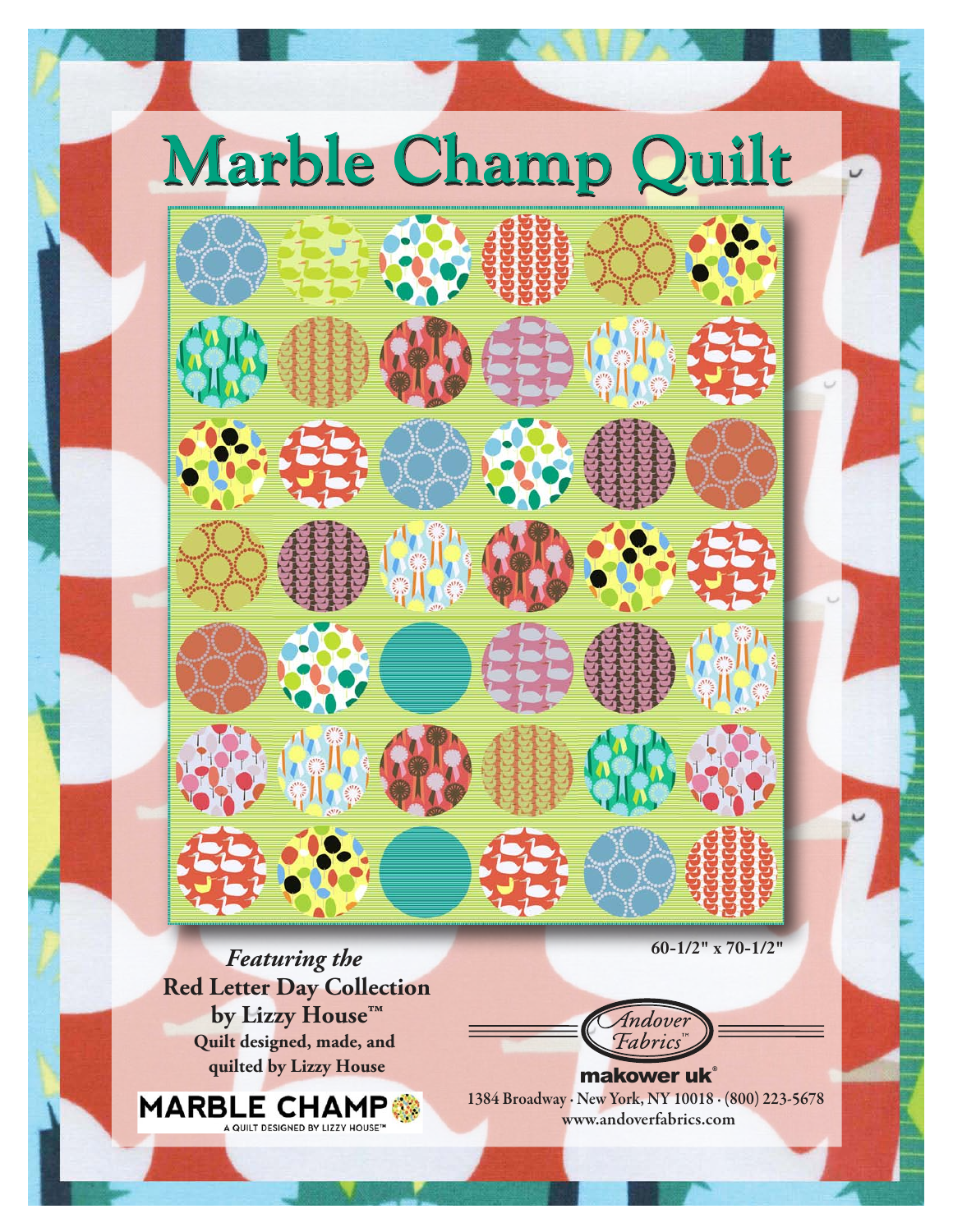## **Marble Champ Quilt**

*Introducing Andover Fabrics new collection: Red Letter Day by Lizzy House™ Quilt designed, made, and quilted by Lizzy House*

**Welcome**

So fun and so adorable! This quilt is perfect for fusible appliqué with edge-stitching, or for hand appliqué. The circles are just the right shape for beginners, and the variety of fabrics will keep boredom at bay!

We've given the cutting requirements for this exact quilt, but you'll have enough fabric to cut several circles from each fabric. Feel free to play with your circles and make your quilt just the way you want it!

The circle template is given with a  $\frac{1}{4}$ " seam allowance for use with hand appliqué. If using fusible appliqué, prepare fabrics with fusible web and then cut out circles, using solid line on template. You'll need to purchase approximately 11 yards of paper-backed fusible web.

## **Appliquéing the Blocks**

1. With stripes running horizontally, finger-press 10<sup>1</sup>/<sub>2</sub>" green/white stripe square in half on both width and length. Using creases as placement guides, center and appliqué circle on square using appliqué method of choice. If circle is cut of directional fabric, be sure to orient circle on square so motifs are upright.



**Appliqué 42 total**

Quilt finishes  $60\frac{1}{2}$ " x  $70\frac{1}{2}$ " Number of blocks and finished size 42 Marble Blocks, 10" x 10"

### **Fabric Requirements and Cutting Directions**

**4119-G 44 yards Green/White Stripe (block backgrounds)** Cut  $(42)$  10<sup>1</sup>/<sub>2</sub>" squares

#### **s yard of each of the following circle fabrics:**

- **4115-G Green Geese Print**
- Cut (1) \*Circle of this fabric
- **4117-L White/Orange Duck Stripe**
- **4116-G Mustard/Red Dot Circles Print**
- **4118-T Green/Blue Ribbon Print**
- **4117-O Orange/Mustard Duck Stripe**
- **4115-E Pink/Blue Geese Print**
- **4116-O Orange/Gray Dot Circles Print**
- **4114-C Gray/Pink/Orange Lollipop Trees Print**
- **\*\*4119-T Teal Stripe**
- Cut (2) Circles **each** of the above 8 fabrics
- **4116-B Blue/White Dot Circles Print**
- **4114-L White/Multicolor Lollipop Trees Print**
- **4118-O Orange/Brown Ribbon Print**
- **4117-N Brown/Pink Duck Stripe**
- Cut (3) Circles **each** of the above 4 fabrics
- **4114-Y Yellow/Multicolor Lollipop Trees Print**
- **4118-B Light Blue/Multicolor Ribbon Print**
- Cut (4) Circles **each** of the above 2 fabrics

#### **d yard from the following fabric:**

- **4115-O Orange/White Geese Print**
- Cut (5) Circles of this fabric
- **\*Circle template is on page 4.**

#### **\*\*Additional fabric required for backing or binding.**

- **4119-C 4 yards Pink Stripe (backing)** Cut and piece **widthwise** to fit quilt top with 4" overlap on all sides.
- **4119-T w yard Teal Stripe (binding)**
- Cut  $(8)$  2½" x width of fabric strips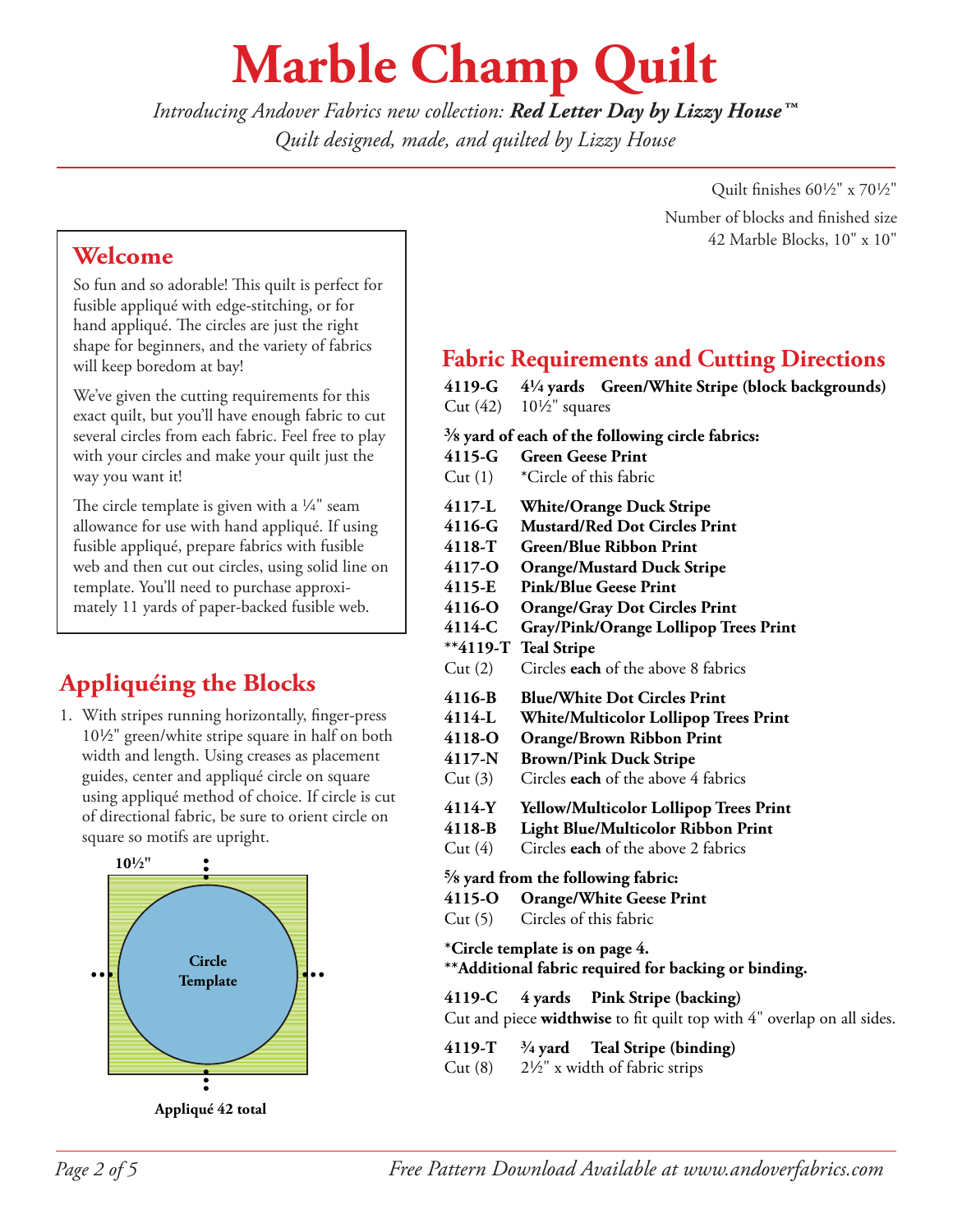## **Assembling the Quilt Top**

**Note:** Refer closely to Quilt Diagram and photo for following steps. You may wish to play with the arrangement of the blocks on a design wall or other large flat surface prior to assembly until you have the arrangement you prefer.

- 1. Stitch 7 rows of 6 blocks each, watching orientation of blocks.
- 2. Sew rows together. Edge-stitch fusible appliqué if desired.

## **Finishing the Quilt**

3. Layer quilt with batting and Pink Stripe backing. Quilt as desired. Bind with Teal Stripe to finish the quilt.



#### **Quilt Diagram**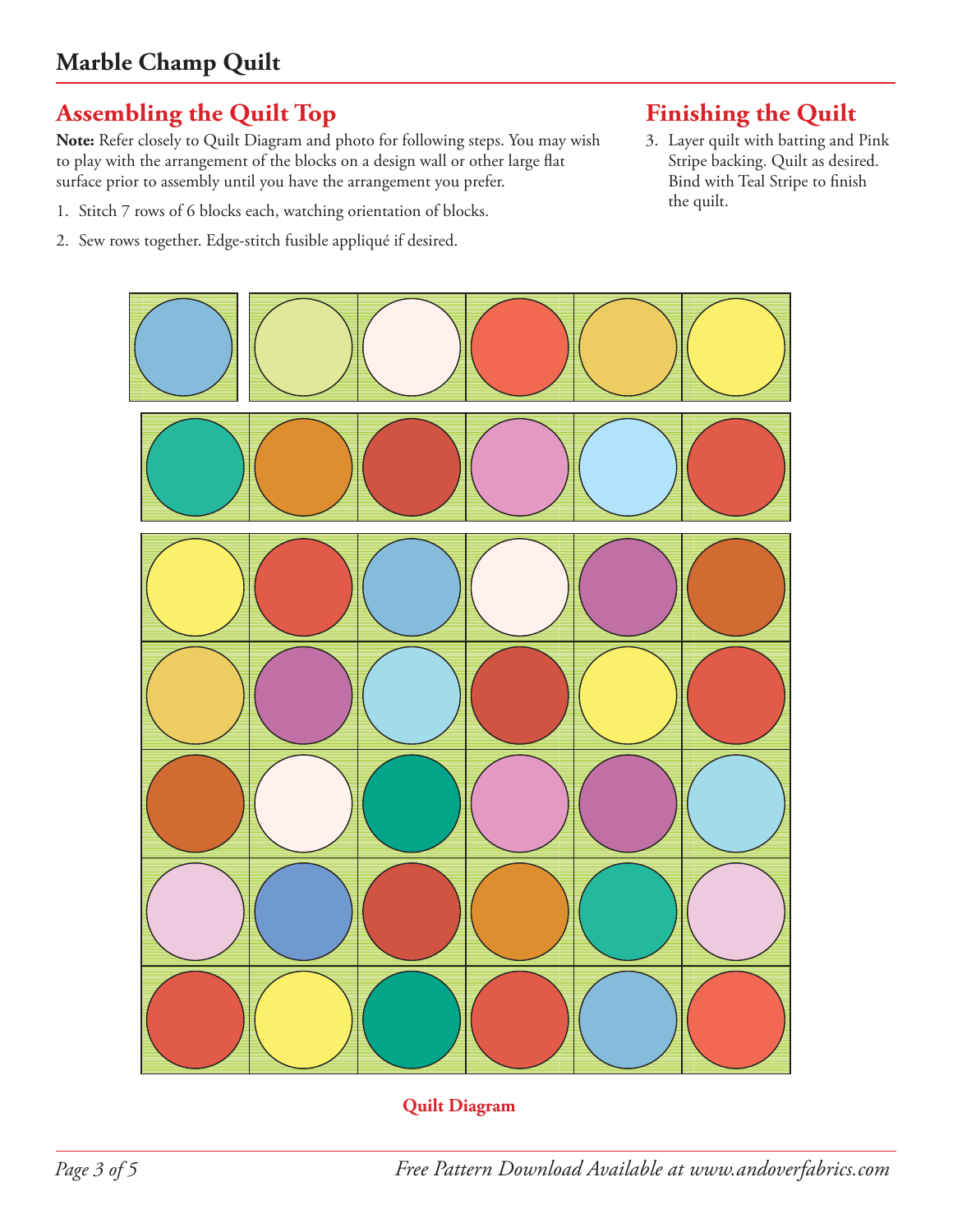**When photocopying/printing, please be sure that the finished dimension of the printed circle is consistent with finished dimension as labeled. Be sure that 1/4" seam allowance outside dashed lines is accurate; adjust as needed.**